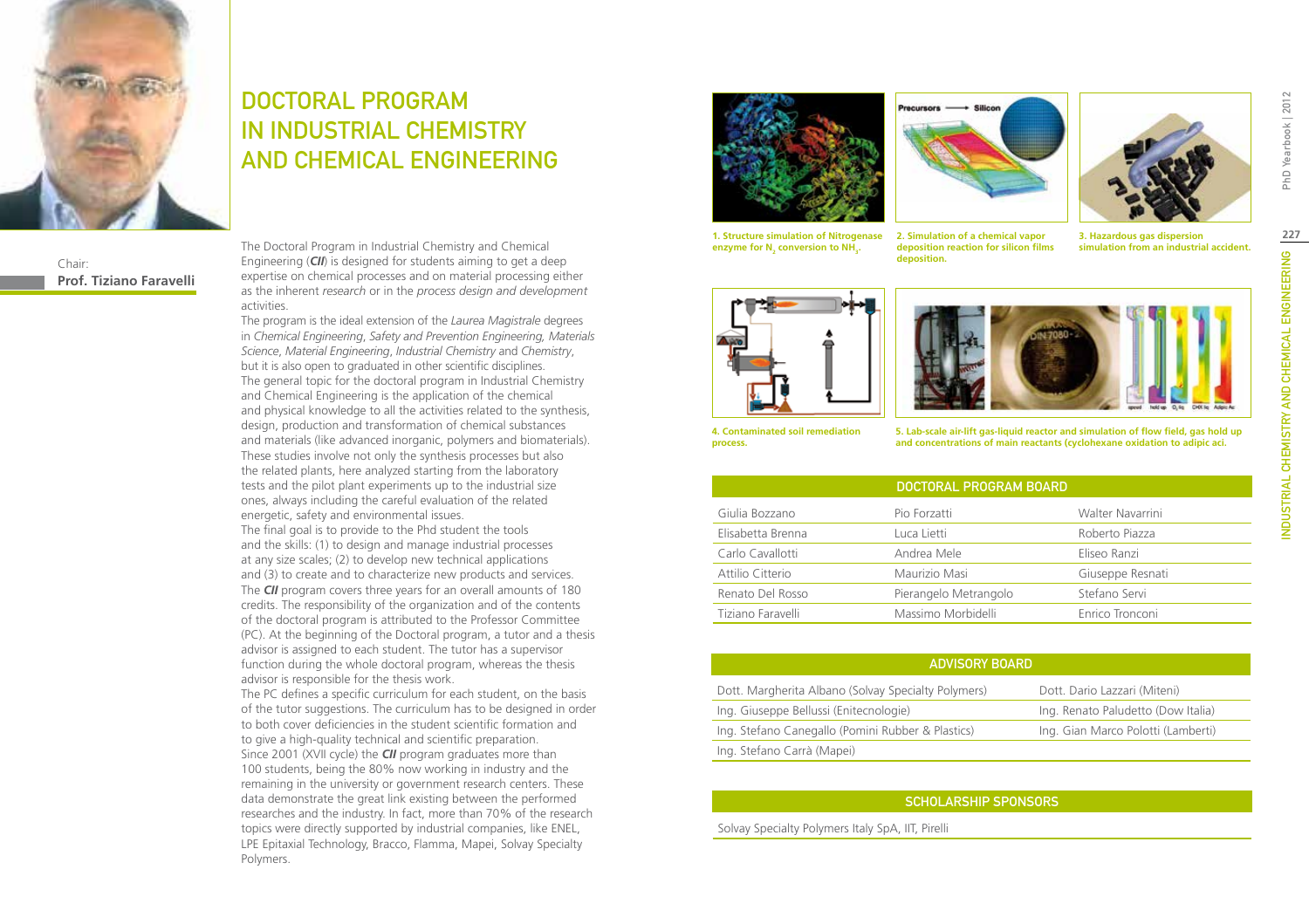# Catalytic removal of NOx and soot from mobile sources

#### **Nancy Artioli**

Commercial vehicles and diesel passenger cars will be subjected in a near future to very stringent emission regulations regarding nitrogen oxides (NO<sub>x</sub>) and particulate. To handle these limits the use of exhaust after-treatment technologies is required.

(DPNR) system that accomplishes the  $NO<sub>2</sub>$  concentration at the systems has been investigated by soot, thus pointing out the Different strategies have been proposed for lean-burn engines; one such strategy is the Diesel Particulate  $NO<sub>x</sub>$  Reduction the simultaneous removal of NO<sub>x</sub> and particulate. In this thesis work the behaviour of these the use of different techniques. Model DPNR catalyst (such as Pt-Ba/Al<sub>2</sub>O<sub>3</sub> and Pt-K/Al<sub>2</sub>O<sub>3</sub>) has been prepared in our labs using standard wetness impregnation technique and have been characterized with B.E.T, TPD/R/O and XRD analysis. Then catalyst-soot mixtures have been prepared using a synthetic soot (Printex U) and their reactivity has been addressed both in the soot oxidation and NO<sub>x</sub> reduction performing lean-rich cycles by imposing stepwise changes in the reactants concentration at constant temperature in the presence of water and  $CO_{2}$ . The results obtained during the lean  $NO_x$  adsorption over the Pt-Ba/Al<sub>2</sub>O<sub>3</sub>-soot mixture showed that the presence of soot decreased the NO

storage capacity of the catalyst. Moreover soot leads to an appreciable decrement of the rate of  $NO<sub>x</sub>$  adsorption: these effects are seen also at different temperatures (200-350°C) and with different values of the NO inlet concentration (250-1000ppm). During NO<sub>v</sub> storage, soot oxidation also occurs, thanks to the presence of NO<sub>2</sub> formed upon NO oxidation over Pt sites. In fact reactor outlet in the presence of soot is significantly lower than that observed without involvement of  $NO<sub>2</sub>$  in soot oxidation. The decrease of the  $NO<sub>2</sub>$  concentration may explain also the observed decline in the NO<sub>x</sub> storage properties of the catalyst. In fact, in line with the occurrence of a "nitrate" pathway for the storage of  $NO<sub>x</sub>$  (i.e., NO oxidation to  $NO<sub>2</sub>$ followed by  $NO<sub>2</sub>$  adsorption in the form of nitrates via a disproportion reaction), Ba and soot compete for reaction with  $NO<sub>2</sub>$ , leading to the observed decrease in the  $NO<sub>x</sub>$  storage properties. On the other hand, the reduction of the stored NO is not significantly affected by the presence of soot, although some minor changes in the  $N<sub>2</sub>$ selectivity (a slight increase in the presence of soot) have been observed.

NO<sub>x</sub> oxidize soot at temperature well below those corresponding to their thermal decomposition originating  $NO<sub>2</sub>$  in the gas phase. This has been shown by TPD /TPO experiments in which the reactivity / thermal decomposition of nitrates has been investigated in the presence and in the absence of soot. It has been found that the presence of soot favors the decomposition and the reduction of the stored nitrates, while soot is oxidized. In fact the presence of soot shifts the decomposition/ reaction of the stored nitrates at lower temperatures, and the stoichiometry of the released products reflects the occurrence of a partial reduction of the initially stored  $NO_{x}$ , as well as the oxidation of soot. This reaction possibly involves the surface mobility of the stored nitrates, soot particles being the driving force for the process and acting as reduced centers. Pt-Ba supported on  $\text{Al}_2\text{O}_3$  is one of the most common formulation of LNT catalytic system, but also potassium based catalyst is gaining attention for its storage capacity. For this purpose De-NOx and De-soot activity has been investigated over a model Pt-K/Al $_2$ O $_3$  by performing lean-rich cycles at constant temperature. The interaction Worth to note that the adsorbed between soot and the stored

reaction products. The reduction  $(0^*)$ . RhO<sub>2</sub> and Co<sub>3</sub>O<sub>4</sub> as the  $NO<sub>x</sub>$  has also been investigated by temperature programmed methods (TPD and TPO). It has been shown that the pathways for the adsorption and the reduction of  $NO_x$  are similar for the Pt-Ba/Al $_{2}$ O $_{3}$  and Pt-K/Al $_{2}$ O $_{3}$ catalytic system. The presence of soot affects the  $NO_x$  storage capacity and the stability of the adsorbed species of both samples. However, it has been observed an higher mobility of the K-containing surface species involved in these reactions since their decomposition/reduction is achieved at lower temperature compared to the ones reported for Ba based catalyst. Finally mechanistic aspects involved in the formation of  $N<sub>2</sub>$ and  $N_2$ O during the reduction of NOx stored over the model PtBa/Al<sub>2</sub>O<sub>3</sub> NSR catalyst have been investigated by means of isotopic labeling experiments. A combined use of MS, UV-Vis and GC analysis has been adopted allowing the complete quantitative analysis of the of the stored labelled nitrites species with <sup>14</sup>NH3 leads to the selective formation of  $N<sub>2</sub>$ and very small amounts of nitrous oxide. The formation of all possible nitrogen isotopes has been observed (i.e. <sup>15</sup>N<sup>14</sup>N,<br><sup>15</sup>N<sub>2</sub> and <sup>14</sup>N<sub>2</sub>), although the single labeled isotope <sup>15</sup>N<sup>14</sup>N dominates (49%). This points out that  $N_2$  formation cannot be uniquely explained on the basis of the selective coupling of NH<sub>3</sub>- and NO-derived species, as observed in the case of

the NH<sub>3</sub>-SCR reaction over vanadia-based catalysts and transition metal exchanged zeolites as well. An additional route is likely operating in this case: based on the suggested

pathways for the NO and NH<sub>3</sub> reaction on Pt-based catalysts, the recombination of N-atoms formed by dissociation of NOxand  $NH<sub>3</sub>$ -related intermediates should be invoked to explain the observed isotopic distribution of the produced nitrogen. Isotopic labeling experiments also provide indications on the pathways involved in the formation of  $N_2O$  by-product. Another important part of this thesis work was focused on the study of the elementary steps involved in NO oxidation on Rh and Co catalysts. Kinetic experiments were carried out to study the effect of NO,  $O_{2'}$ and  $NO<sub>2</sub>$  pressures on turnover rates. It was observed that turnover rates increased linearly with NO and  $O_2$  pressures and were inversely proportional to NO<sub>2</sub> pressure, as also observed on Pt and Pd catalysts. NO oxidation rates are limited by O<sub>2</sub> activation on isolated vacancies (\*) on surfaces of Rh and Co oxides saturated with oxygen stable active phases during NO oxidation throughout the temperature and concentration ranges relevant to catalysis. Turnover rates increase with increasing cluster size, because the formation of kineticallyrelevant vacancy sites becomes more facile on larger clusters, with more coordinatively saturated surfaces. NO oxidation turnover rates on  $RhO<sub>2</sub>$  and  $Co<sub>3</sub>O<sub>4</sub>$  are higher than expected from oxygen binding energies on the respective metals or from the two-electron reduction potentials of  $Rh^{4+}$  or  $Co^{3+}$ , but fall in line with the reactivity of Pt and PdO when one-electron reductions (accessible for Rh and Co, but not for Pt or Pd) are

used to predict turnover rates. NO oxidation has been studied also on siliceous micro and mesoporous materials like Silicalite-I, Beta and Chabazite zeolites that are effective catalysts for this reaction. This feature involve van der Waals interaction between the framework of the zeolite and molecules adsorbed in the intracrystalline space. These interactions are responsible for the confinement effects which govern the behavior of zeolites as catalysts. Kinetic effects of NO and  $O_2$  pressures on NO oxidation on siliceous zeolites have been investigated in a wide temperature range (15-350°C) and kinetic parameters were estimated using Transition State Theory. It was noticed that NO oxidation on siliceous zeolites proceed with apreciable rate at temperatures below 58°C. In this regime, the reaction has a negative activation energy of approximately -30 kJ/mol for the three zeolites investigated and is second order in NO and first order in  $O_{2}$ , as the gas phase NO oxidation. The possibility that in the zeolite the reaction proceeds through similar reaction intermediates was considered, but the calculated entropy and enthalpy of formation of the transition state are inconsistent with this hypothesis.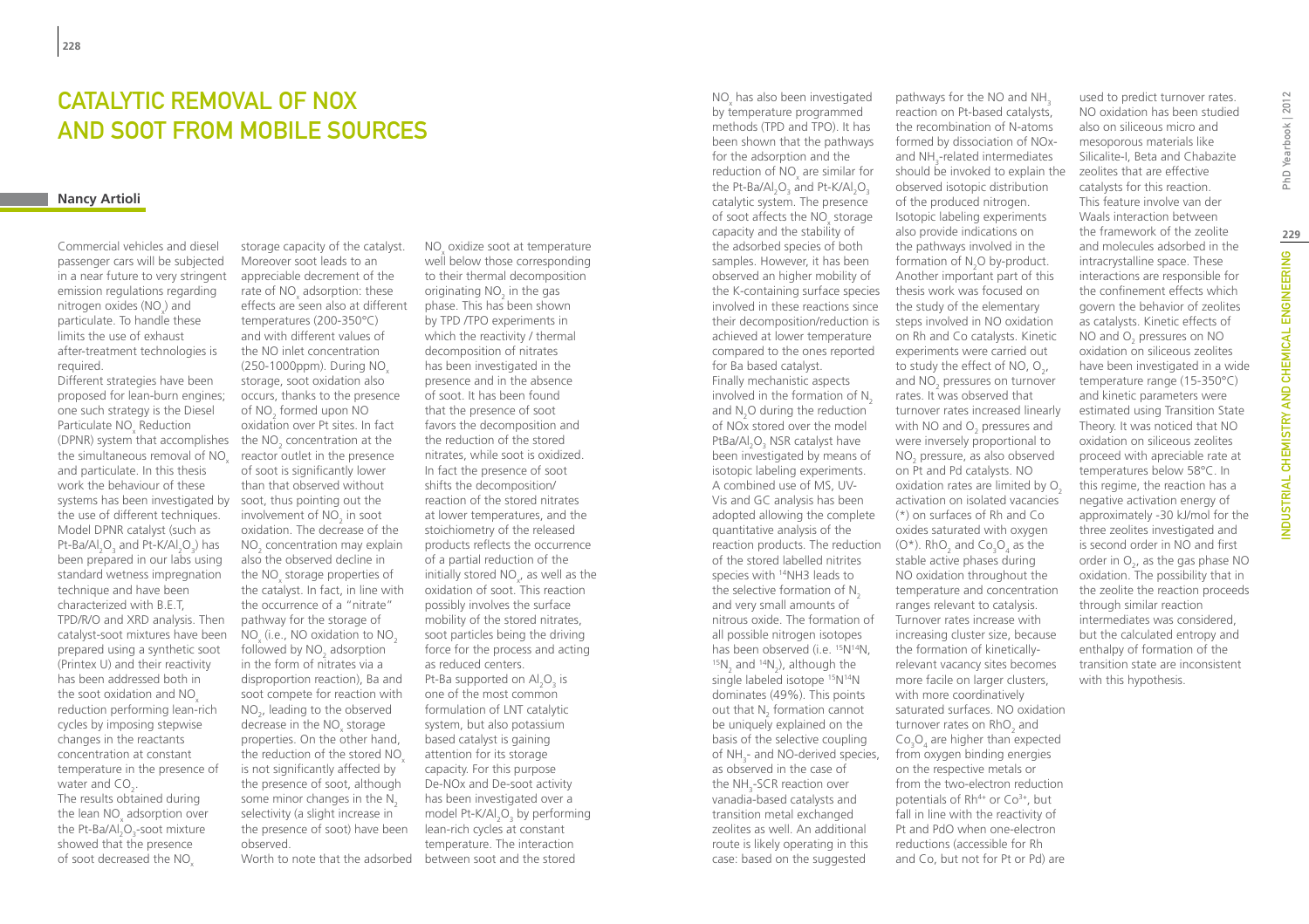# DETAILED KINETIC MODELS for the thermal conversion of biomass

### **Emma Barker Hemings**

In the PhD activity detailed kinetic model for the thermal decomposition of biomass have been studied. The work originates from the evidence that a growing interest around biomass and its conversion processes exists. The world energy demand is currently in the range of 32 quadrillion BTU, and projections indicate a trend of growth for the upcoming decades. The major contribution to meet the energy demand is nowadays represented by fossil fuel, however this picture is expected to change in the near future. The growth in the energy demand, together with the depletion of fossil sources, is expected to result in a rise of the oil price. Environmental concerns, together with the introduction of more restrictive regulations on pollutant emissions, pose an issue of sustainability of fossil fuels as well. In addition, diversification and decentralization of energy supplies is a strategic step in the light of energy self-sufficiency, at least at a local, regional, and eventually national level. In this framework, biomass is a promising alternative source of energy, with an availability of 220 billion oven-dry ton per year (equivalent to 4500EJ), no net  $CO<sub>2</sub>$  emissions and lower emission of detrimental gases (e.g. sulphur and nitrogen oxides). Cellulose,

hemicellulose and lignin are generally acknowledged as the major components of biomass material, which also contains inorganic constituents (ashes) and water. Major considerations on the economic sustainability of biomass processing have been for the solid phase, including repeatedly addressed, together with the need for standard specifications and procedures. From the technological point of view, a major distinction exists between thermal and biological pathways of conversion of biomasses. Given their higher efficiency, thermal processes are considered to be more relevant. Combustion, pyrolysis and gasification represent the most attractive options. The limited exploitation of biomass potential to date is mainly related to the poor understanding of biomass itself, and its behavior in conversion processes. Therefore, the opportunity of sheading some lights on the several uncertainties is interesting. With respect to thermal treatments of biomass, the interplay of kinetics and transport phenomena is considered determinant. The description of the thermal conversion of biomass thus represents a very complex problem, which is defined as multicomponent, multiphase and multiscale. The first issue is in the characterization of the biomass material, for

which a definition in terms of some major reference species is proposed, starting from the elemental composition. The chemistry of the system is described by means of two kinetic mechanisms. A model lumped stoichiometries that account for the reactivity of the reference species in the solid matrix, is proposed. The competition between cross-linking, devolatilization and decomposition reaction pathways is highlighted. The volatile species released from biomass primary decomposition are likely to undergo further decomposition, which is accounted for in a dedicated detailed kinetic model for the gas phase. The description of the chemical phenomena occurring in the system is coupled with a model for the solid particle, which deals with heat and mass transfer limitations within the solid particle, and a reactor model. The coupling of all these elements concurs to the definition of a comprehensive mathematical model for the thermal conversion of biomass. The model is tested under conditions of fast pyrolysis. Yields of the major product fractions are evaluated and simulated results are compared with experimental data found in literature. The comparison shows a satisfactory agreement

and offers the opportunity to analyze the role of the original composition of biomass and of operating parameters, such as the residence time in the gas phase and the particle diameter, in the definition of the final product yield. The optimal conditions for the maximization of the bio-oil yield are therefore individuated. An attempt to characterize the composition of comparison is not satisfactory, especially with reference to the overestimation of carbohydrates in the simulations, and the underestimation of phenolics. The kinetic model for the gas phase, including the reactions of biomass primary devolatilization products, is therefore revised and extended. Given the limited information available on the reactivity of the lignin devolatilization products, a kinetic model for the pyrolysis and oxidation of anisole has been developed and tested. Anisole has been chosen as the simplest aromatic having a methoxyl substituent, which

radical, which undergoes

radicals to build PAH and

between simulated and

of the phenoxy radical is

interesting opportunity to

the bio-oil is also performed. The role of H-abstraction reactions, is characteristic in many lignin structures. The reactivity of the system is largely determined by the highly resonant phenoxy radical recombinations to form phenolics, decomposition to cyclopentadiene and CO and addition on other resonant soot precursors. Comparisons experimental results (from literature) are encouraging, even though the chemistry not completely understood and therefore represents an extend and improve the kinetic of carbohydrates in biomass. Acetol and 3-hdroxypropanal have been defined as major reactive intermediates. The whose reaction rates are interestingly influenced by the presence of hydroxyl groups, has been highlighted. Molecular dehydrations have also been studied and a rapid reaction of the intermediates to form aldehydes has been registered. Comparisons between model simulations and experimental results from literature have been successfully performed. The growing interest in biochar, which finds many interesting applications in soil amendment, waste management, and mitigation of the climate change, has moved the last part of the work, which has been devoted to the analysis of slow pyrolysis conditions. Under low temperatures and long residence times, the yield of biochar can be optimized. The kinetic model for the solid phase has been tested in this set of operating conditions and some extensions appeared necessary. Particularly, crosslinking reactions accounting for the slow escape of tars from the solid matrix, and their eventual decomposition within the pores of the solid, have been introduced. These reactions account for the formation of the secondary char, which grows on primary char and contributes to the occlusion of pores in

description of the system. Similarly, a detailed kinetic model for the decomposition of glycerol has been developed and tested. Glycerol is an interesting component, as it can be representative of poly-alcohols derived from the decomposition

the solid matrix. This can compromise the performance of biochar in several applications, and is therefore relevant. Another class of reactions which was extended is representative of the desorption of functional groups from the solid matrix at high temperatures. Experimental evidence of a slow and persistent release of gases form the solid at high temperatures has been interpreted in terms of the devolatilization of fragments absorbed on the solid surface. In conclusion, the present work aims at consolidate and extend the kinetic mechanism for the reactivity in the solid and gas phase which determines the evolution of the thermal conversion of biomass. Improvements in the modeling tools, with the extension of the gas phase kinetics to new compounds and the insertion of new reaction classes in the solid phase kinetics, has been reached. Open opportunities for further improvement of the present work are many, and include the study of heterogeneous gas-solid reactions to better describe the formation of secondary char. Similarly, the description of the reactivity in the gas phase could be improved by adding new components to the kinetic mechanism.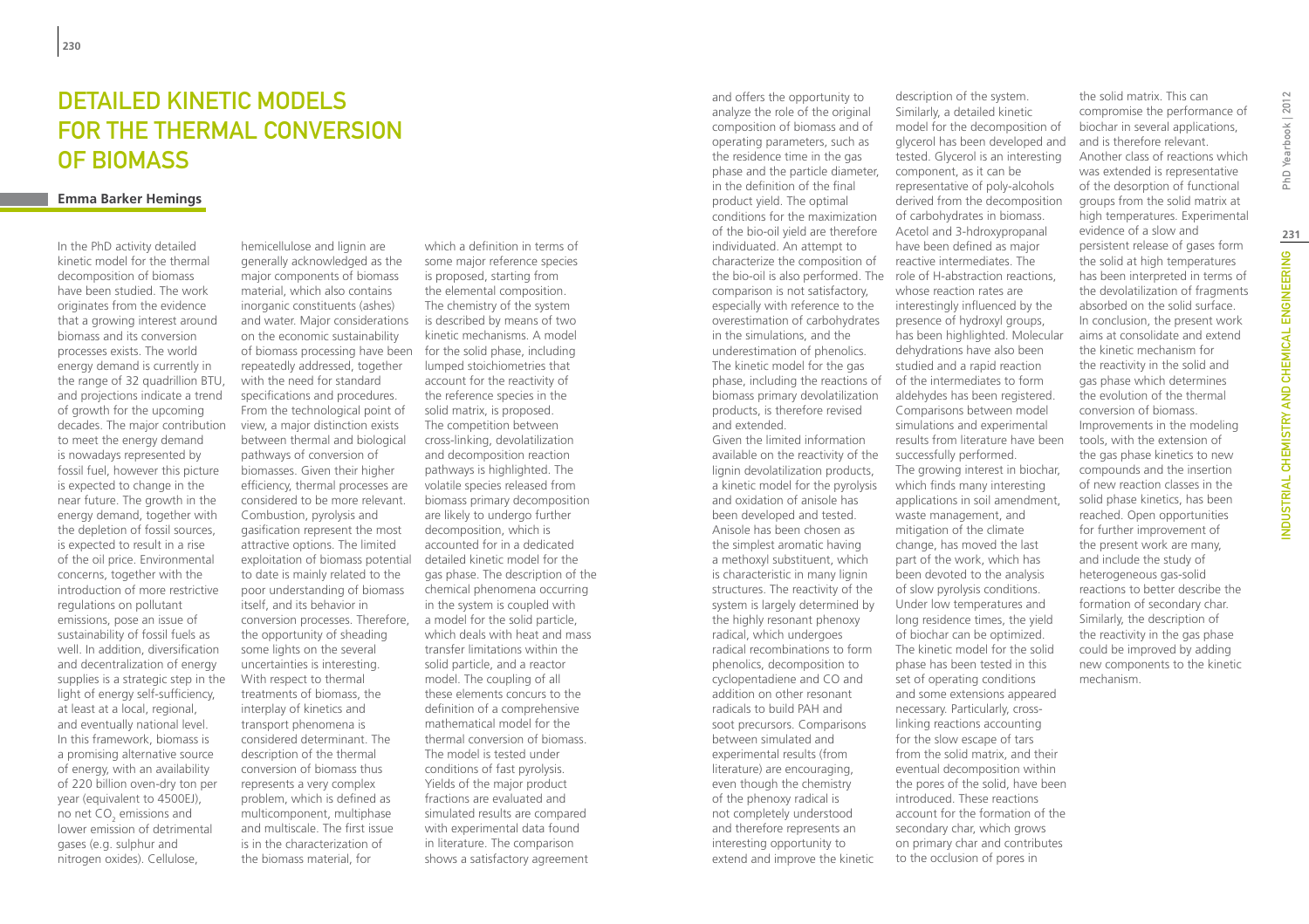# Strategies for the enhancement of lowtemperature catalytic oxidation of methane **EMISSIONS**

### **Djamela Bounechada**

The replacement of gasoline and diesel with natural gas as fuel for cars allows achieving a reduction of CO<sub>2</sub> per MJ emissions, due to the higher hydrogen/ carbon ratio of  $CH_4$ . However, the presence of unburned methane in the exhausts of natural gas vehicles (NGVs) represents a major drawback because of its high Global Warming Potential (GWP). At present the most common strategy for the abatement of methane emissions is catalytic combustion. Ceramic monoliths coated with palladium and platinum based catalysts are recognized to be the most promising materials for this purpose. However, these noble metals present major drawbacks which could limit their use in real applications. Despite its high activity under lean conditions, palladium is very sensitive to the presence of water or sulfur in the exhausts, which may lead to catalyst deactivation. On the other hand the performances of sulfur resistant platinum based catalysts are limited under lean conditions due to oxygen inhibition. In this context, gaining further understanding in the mechanisms of CH. oxidation promotion, in the nature of the active sites and in the role played by noble metal-support interactions is mandatory to be able to design more active catalysts.

In this work different strategies for the enhancement of lowtemperature catalytic activity towards methane oxidation were around stoichiometry were investigated over a commercial Ce-Zr promoted Pd-Rh/Al<sub>2</sub>O<sub>3</sub> catalyst and  $\text{SiO}_2$ ,  $\text{Al}_2\text{O}_3$  and  $\text{CeO}_2$  supported Pt catalysts for NGVs applications. The behaviour of a commercial Ce-Zr promoted Pd-Rh/Al<sub>2</sub>O<sub>3</sub> catalyst for the abatement of methane from the exhausts of NGVs was studied under stationary stoichiometric (λ  $= 1.00$ ) and lean ( $\lambda = 1.02$ ) conditions in the presence of large amounts of water. In both cases, after prolonged exposure to the reaction mixture catalyst deactivation is observed. The introduction of rich pulses  $(λ = 0.98)$  in a constant lean feed gas ( $\lambda = 1.02$ ) results in the stabilization of catalytic performances. The performance of a specular experiment, i.e. the oxidation under slightly rich introduction of lean pulses (λ  $= 1.02$ ) in a constant rich feed gas ( $\lambda = 0.98$ ), evidences that a higher methane conversion is obtained under stationary reducing than stoichiometric or oxidizing conditions. The analysis conversion observed during of reactants conversion and products distribution suggests that different chemistries are involved under lean and rich conditions. Total oxidation reactions mainly occur under excess of oxygen, whereas under  $\Box$  on Pt based catalysts and SO<sub>x</sub>/ rich conditions NO reduction,

 $CH<sub>4</sub>$  steam reforming and water gas shift also occur. Forced oscillations of gas composition also performed by periodically switching the feed from slightly rich to slightly lean compositions with different oscillation amplitudes (0.01, 0.02 and 0.03). The cycle average methane conversions are more stable and higher than those obtained working under stationary stoichiometric conditions (Fig. 1), proving that the perturbation of the feed gas composition by periodic oscillations around stoichiometry is an effective strategy for the enhancement of methane combustion over this catalyst. Since a markedly higher CH<sub>4</sub> conversion is observed at  $\lambda =$ 0.98 than at  $\lambda = 0.97$ , when oxygen is absent,  $\mathrm{O}_2$  should plays a major role in  $CH<sub>4</sub>$ operations. The establishment of a more active mixed PdO/ Pd° state, possibly promoted by the presence of Ce-Zr mixed oxides, might be responsible for both the higher CH. the rich than in the lean phase and the stabilization of catalytic performances under periodic rich pulses. On the basis of the analogy

between SO $_{2}$  and NO oxidation NO<sub>x</sub> storage properties of



**1. Enhanced catalytic performances under periodic operation over Ce-Zr**   $\mu_{\text{p}}$  promoted Pd-Rh/Al<sub>2</sub>O<sub>3</sub> (T<sub>oven</sub>= 450°C, **GHSV = 50000 h-1).**

the support materials, sulfur promoted and  $NO_{x}$  assisted low-temperature methane oxidation were studied by comparing silica, alumina and ceria supported platinum catalysts with the purpose to gain further understanding on the mechanisms of methane oxidation promotion. Transient flow-reactor and DRIFTS experiments in presence/ absence of  $SO_2$  and  $NO_x$  show that the catalytic activity is strongly dependent on the nature of the support material. An inhibiting effect is observed in presence of  $SO_2$  (or  $NO_2$ ) on the Pt/silica sample, due to a competition between  $\text{CH}_4$  and  $SO_2$  (or  $NO_2$ ) adsorption on the same active sites as a first step for the respective subsequent oxidation (or disproportion) reactions. These results evidence that methane oxidation occurs exclusively on platinum sites for the silica supported platinum.



**2. Sulfur promoted CH4 oxidation over 4% Pt/Al2 O3 (0.05% CH4 +0.15% O2** in presence/absence of 20ppm SO<sub>2</sub>, **GHSV = 15000 h-1).**

On the contrary, the oxidation of methane is promoted over Pt/alumina in presence of SO<sub>2</sub> through formation of sulfates at the noble metal-support interface, which work as highly active sites for methane dissociation. The promoting effect partially remains even after sulfur exposure due to migration of some ad- $SO_{x}$  species from interfacial locations to the support (Fig. 2). The importance of interfacial active sites in the promotion mechanism is confirmed by the temporary enhancement of methane conversion observed when introducing  $NO<sub>x</sub>$  in the feed gas at 500°C. Similarly, new active sites in the form of a polarized couple ( $Pt^{\delta+} NO_3^{\delta-}$ ) are proposed to be formed. Finally, exposing Pt/ceria to  $SO_2$  (or  $NO_2$ ) leads to a temporary promotion of the methane oxidation, likely via formation of sulfates (or nitrates) at the noble metalsupport interface. Since ceria may contribute to the overall oxidation kinetics via spillover processes, the promoting effect observed on Pt/ceria is stronger than on Pt/alumina. Accordingly, the long-term deactivation after sulfur exposure might be due to the blockage of the oxygen mobility and the active sites on ceria by nearly complete sulfation (surface and bulk) of the support. Similarly, catalyst deactivation after NO<sub>x</sub> exposure is likely induced by the formation of stable bulk carbonates readily formed after reaction of nitrates with dissociated methane. In summary, the presence of coadsorbates, e.g. sulfates and nitrates, is proved to be of major importance in the enhancement of low-temperature methane oxidation, likely through the promotion of the first H

abstraction. In this picture, the choice of the support material on the basis of its adsorption proprieties and its ability to interact with the noble metal is crucial in the design of more

active catalysts.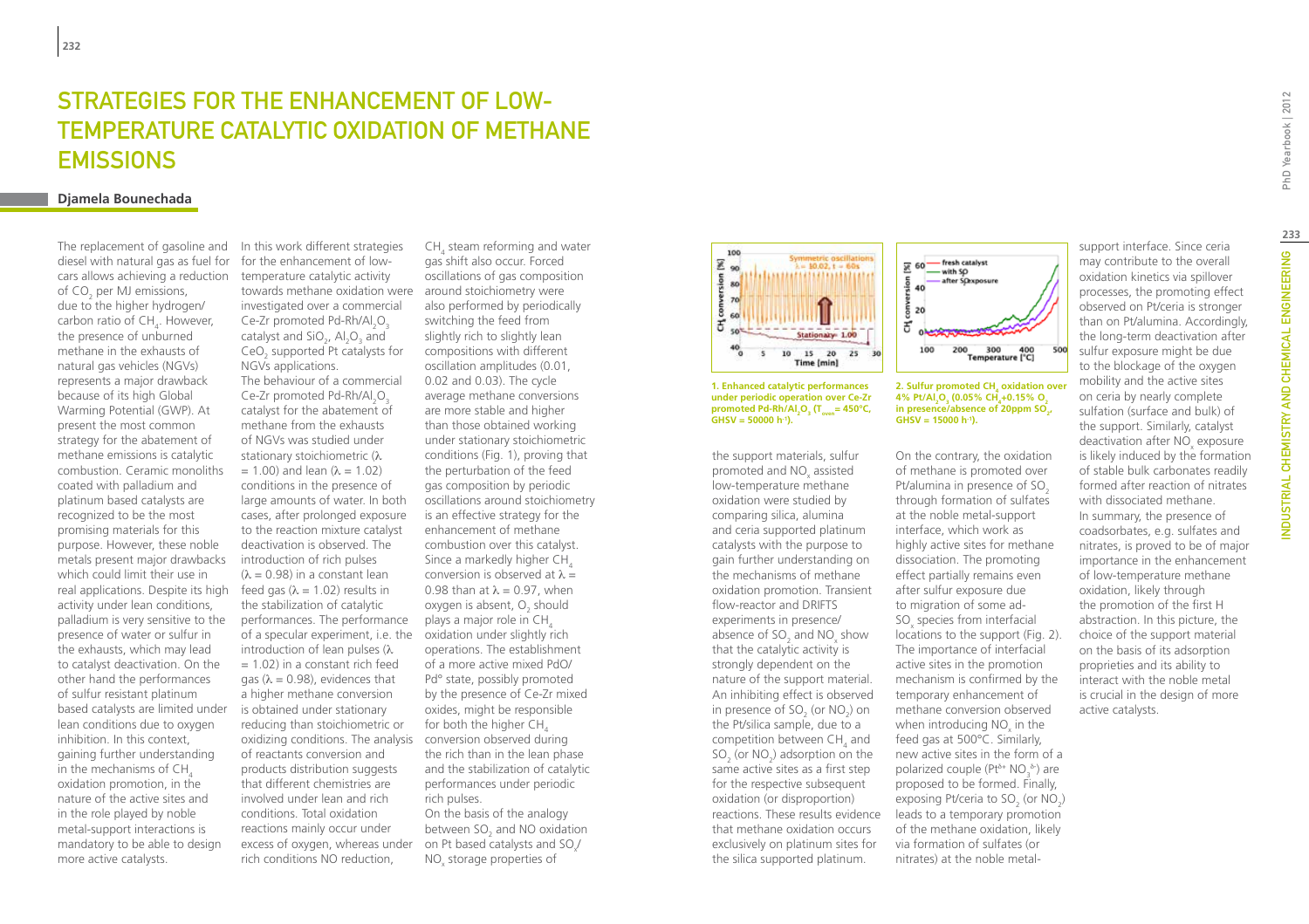# Mechanism, kinetics and modeling of automotive NH3-SCR aftertreatment systems

#### **Massimo Colombo**

Emissions regulations for internal combustion Diesel engines have become more stringent over recent years and in many cases the required emission levels cannot be achieved just by improved combustion technologies. The strict limits imposed by international legislations requested automobile manufacturers to undertake an intensive research work in order to develop effective aftertreatment systems to meet emission standards of  $NO<sub>x</sub>$  and particulates. One of the most promising techniques for removing NO<sub>x</sub> in the presence of the excess of oxygen, as typical of the combustion processes in Diesel engines, is the selective catalytic reduction (SCR) with ammonia/ urea as a reducing agent. The NH<sub>3</sub>-SCR technology has been applied since the '70s in industry to reduce NOx emissions from stationary sources (e.g. from power plants). One of the first articles describing an SCR system to be applied in a vehicle was published in 1990, suggesting the use of non-toxic urea as the reducing agent, from which ammonia could be released under hydrothermal conditions. The application of the SCR technology to mobile emissions control is however a rather complex task, due to the difficulties of using the right amount of urea as a function

of continuous changes in NOx emissions, catalyst activity, temperature and ammonia stored on the catalyst. The process has been improved step by step in the last decade, and NOx reduction efficiencies in the range of 80–90% or even higher have been demonstrated. The catalysts used for SCR in stationary applications are based mainly on TiO<sub>2</sub>-supported  $V_2O_5$ , promoted with WO<sub>3</sub>. This catalyst type has also been used since 2005 for heavy duty diesel vehicles in Europe. Nowadays, NH3 /Urea SCR is universally recognized as the most relevant technology for the abatement of NOx emissions from heavy duty Diesel vehicles, and is also studied for passenger cars applications. Notwithstanding the commercialization of SCR equipped vehicles, research and development on this technology is not only still ongoing but it has been acquiring growing interest in both the scientific community and industry in the last few years. The research on this technology involves the design and improvement of configurations capable to assure high performances in terms of DeNO<sub>v</sub> efficiency, improved low temperature activity and minimized ammonia emissions. Within this framework, research lines involve the development of new catalysts, the elucidation of the reaction mechanisms,

the control of NH<sub>3</sub> emissions, the development of reliable and chemically consistent mathematic models and, last but not least, the integration of NH<sub>3</sub>/Urea-SCR in complex after-treatment systems (i.e. combination with Diesel Oxidation Catalysts and Diesel Particulate Filters). The present Ph.D. project was devoted to the development of the NH<sub>3</sub>/Urea SCR technology following the research lines just mentioned, with a substantial part of the work carried out within a long-lasting collaboration between the Catalysis group of Politecnico di Milano and Daimler AG, Stuttgart, DE. The NH $_{\text{3}}$ -SCR and the NH $_{\text{3}}$ oxidation reactivity were investigated according to a multiscale approach, both from the experimental and from the modeling point of view. Starting from the lab scale, the catalysts were first tested in the form of powder to identify the chemistry and the mechanism of the prevailing reactions. Additionally, the catalyst in the form of powder enabled collection of experimental data in the chemical regime, to be used for kinetic modelling purposes. Then, in a second lab rig, the same catalysts were tested in the form of small core monoliths accounting also for the effects of heat and mass transfer. In both

laboratory rigs synthetic gases from high pressure cylinders were dosed to the reactors by full scale monoliths were tested in an engine test bench facility at DAIMLER AG using real feed gases from Diesel engines. The same data were used for validating the developed mathematical model of SCR/ ASC (Ammonia Slip Catalyst) converters.

Within the general topic of new SCR catalysts, a part of the work was devoted to the study of the catalytic activity in the  $NH_{3}$ -SCR reactions of copper and iron promoted zeolite SCR catalysts, with the aim of developing chemically consistent kinetic models. With respect to the iron-based catalyst, the copper zeolite system showed a higher ammonia storage capacity, a higher activity in the ammonia oxidation reaction and in the Standard SCR reaction, and in general its DeNO<sub>x</sub> activity was found less sensitive to the NO<sub>2</sub> feed content. As opposite to the iron zeolite, over the copper zeolite no inhibiting effect of ammonia on the standard SCR reaction was observed, while formation of some  $N_2$ O was detected even in the absence of  $NO<sub>2</sub>$  in the gas feed mixture. Specifically focusing on the problem of extending the operative temperature window of SCR systems towards low temperatures, different topics were covered, ranging from the analysis of the interaction of NH<sub>3</sub> and  $NO_2$  with the catalyst surface, to the study of SCR reactions mechanisms in presence of  $NO<sub>2</sub>$ . The bulk of transient experiments addressing components, namely a PGM the mechanistic features of the  $NH_{3}/NO_{2}$ -NO reacting

mass flow controllers. Finally the scheme based on the key role of catalyst, namely a Cu-zeolite, was found consistent with a surface nitrates/nitrites species. Accordingly, a dual-site microkinetic model was developed on the basis of such a scheme, accounting in principle for the description of Fast- and  $NO<sub>2</sub>$ -SCR reactions. The intrinsic kinetic scheme was fitted to the collected experimental data and validated against an additional transient data set. The developed model provided an overall good qualitative and quantitative description of all the dynamic features associated with the  $NH<sub>3</sub>-NO<sub>2</sub>-NO$  SCR chemistry, thus lending substantial support to the proposed Fast- and NO<sub>2</sub>-SCR reaction mechanisms. Additionally the developed model has significant practical implications: the use of a model accounting for the complex NH<sub>3</sub> and NOx storage phenomena and related transient behaviors is indeed mandatory to adequately simulate the SCR behavior at low temperatures, a condition of particular interest for vehicles during their cold start transient. Regarding the control of NH<sub>3</sub> emissions from mobile SCR devices, a big effort has been put into the development of a mathematical model for novel dual-layer NH<sub>3</sub> slip catalysts. An original heterogeneous 1D+1D dynamic mathematical model of a single monolith channel with dual-layer washcoat was specifically developed for the simulation of ASC catalysts. Such a model involved first the study of the chemistry and the kinetics of the individual ASC washcoat for highly efficient  $NH<sub>3</sub>$  oxidation and an SCR

system over the considered

PGM catalyst to improve the selectivity towards  $N_{2}$ . The rate parameters derived from the kinetic analysis of the powdered catalyst data were incorporated, together with the relevant geometrical and morphological catalyst properties, into the ASC converter model, which was eventually validated by simulating the SCR runs performed over core honeycomb samples of the SCR, PGM and dual-layer ASC catalysts. The final model validation was performed against data from engine test bench runs over a full scale dual-layer ASC monolith catalyst. Finally, the possible integration of the SCR functionality within Diesel Particulate Filters was investigated by means of a modelling study, performed during a period at the Aristotle University of Thessaloniki, Greece. The study pointed out a competition between soot oxidation and DeNOx processes involving  $NO<sub>2</sub>$ . Indeed it was found that soot presence can lead to the alteration of the local NO<sub>2</sub>/NOx molar ratio, thus affecting both the DeNOx performances and the filter regeneration process.

washcoat, coated on top of the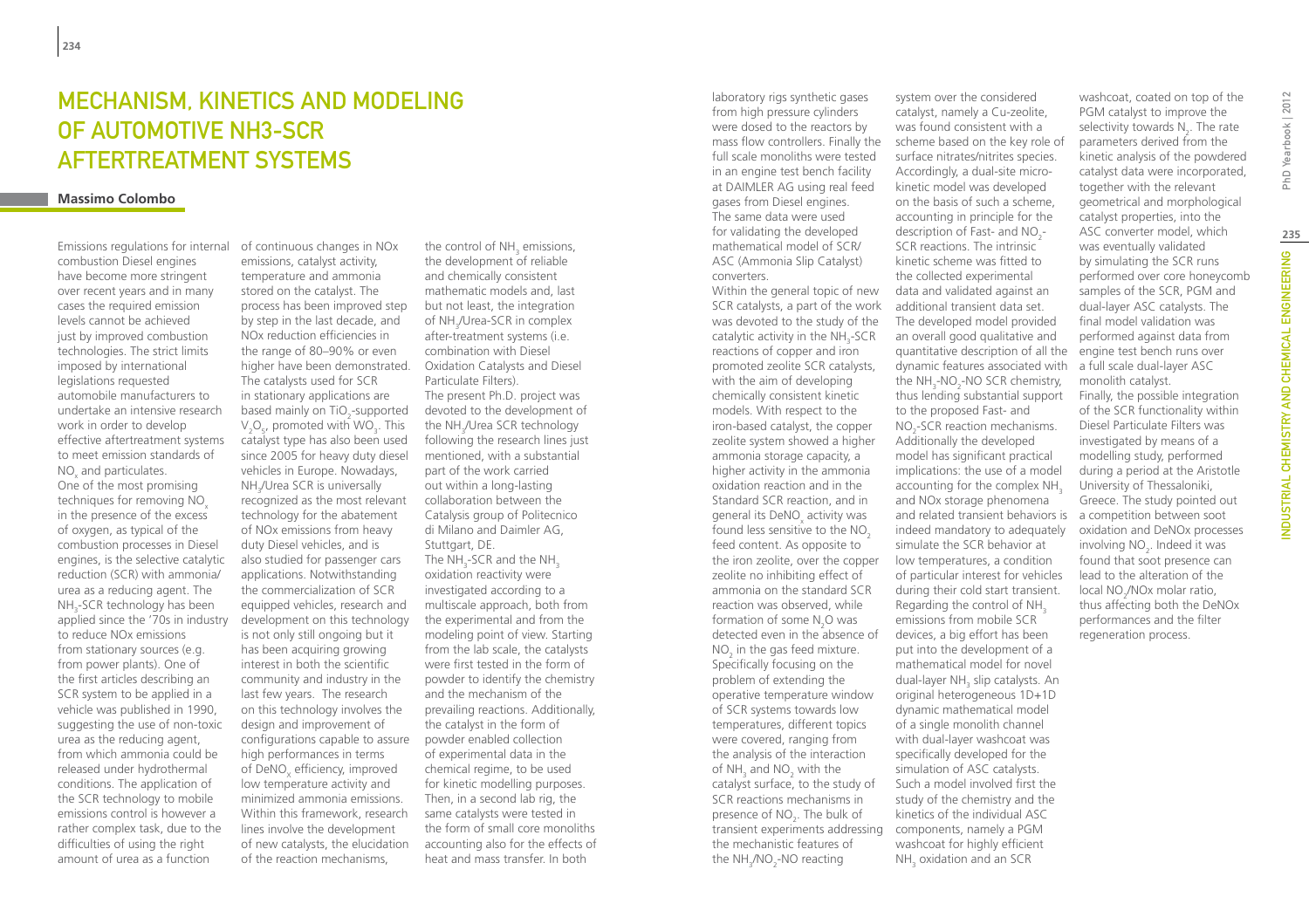# Detailed kinetics of pyrolysis, gasification and combustion of bio-fuels

#### **Roberto Grana**

The current demand for energy in the world is approximately 120 quadrillion kcal and expected to grow by 50% in the upcoming 20 years. The major energy resource is represented by fossil fuels, which account for more than 95% of the overall consumption in the automotive field. However, fossil fuels are inadequate to cope with the foreseen demand, both for availability and sustainability problems. The combination of supply depletion and environmental remediation expenses are expected to increase the effective cost of oils, thus introducing the problem of new energy resources. Given the above mentioned scenario, biomass is generally acknowledged as an interesting and convenient alternative to oil. Biomass can be converted into useful forms of energy (solid, liquid, or gaseous fuels) as well as useful products (polymers, bio-plastics, char, pellets, and acids). Biorefinery process technologies include thermochemical (gasification, pyrolysis), biochemical (fermentation), or chemical (chemical synthesis) pathways. Among the possible products, bio-alcohols show significant potential to be an alternative to conventional gasoline. Alcohols are renewable fuels because they can be produced either from biomass fermentation or

by Fischer Tropsch processes. There is considerable interest in promoting the use of butanol (C<sub>4</sub>H<sub>9</sub>OH) as an alternative to ethanol. Butanol can be derived from lignocellulosic materials and it has some advantages, as transportation fuel component, when compared with ethanol: it is less corrosive, has a lower vapor pressure, higher energy density, and its octane rating is similar to that of gasoline. Thus, it can be blended with gasoline at much higher proportions than ethanol without compromising efficiency.

Another promising product obtained from biomass is biodiesel. Biodiesels are complex mixtures of multi-component alkyl esters of long-chain fatty acids, generally produced by trans-esterification of soy and rapeseed oil with methanol. These biofuels are mostly composed of unsaturated methyl esters, methyl oleate  $(C_{19}H_{36}O_2)$  and methyl linoleate  $(C_{19}H_{34}O_2)$ , with minor quantities of saturated components such as methyl palmitate  $(C_{17}H_{34}O_2)$  and methyl stearate  $(C_{19}H_{38}O_2)$ . Relevant amounts of methyl linolenate  $(C_{19}H_{32}O_2)$ , characterized by three double bonds, are also present. Pyrolysis and gasification of solid bio-fuels are nowadays promising alternative to direct combustion, both electric and thermal energy are viable

products, together with chemicals. Gasification is a robust proven technology that can be operated either as a simple, low technology system based on a fixed-bed gasifier, or as a more sophisticated system using fluidized-bed technology. The mathematical description of such processes is rather difficult due to the complex phenomena involved, such as modelling solid devolatilization, gas-solid interactions and secondary gas phase reactions. However, a mathematical model is a powerful tool for process design, prediction of the gasifier performances, understanding of evolution of pollutant and a dynamic description of the system could provide strategies for an optimal process control. The topic of this dissertation is the mathematical modelling of the combustion, pyrolysis and gasification of bio-fuels, both in gas and solid phase. Therefore, this work has two sections. The first one deals with the development of a detailed kinetic model of pyrolysis and oxidation of the four isomers of butanol and of methyl esters up to methyl decanoate. A detailed approach is employed in the development of the kinetic scheme of the four butanol isomers. The validation of the mechanism is carried out by means of comparisons with experimental

data taken from literature. Very different conditions are tested (e.g. perfectly stirred reactor, premixed flame) and the model predictions fairly agree with experimental trends. Detailed kinetic analyses show the different combustion behaviour of butanol isomers in premixed flame conditions. Further investigation and kinetic analysis are required to model tert-butanol oxidation. The observed large deviations when comparing model predictions to shock tube and premixed flame data demand further kinetic studies.

The lumped approach employed for methyl esters is necessary to reduce the number of species. Indeed, the possible isomers are lumped in one correspondent reference species and intermediate C6-C10 methyl involved in the solid phase. This esters are modelled as a mixture of the reference components, methyl butanoate and methyl decanoate, by means of the lever rule. Model comparisons show the feasibility of such an approach. Reactivity and products distribution during pyrolysis and combustion in different conditions have been analysed and properly described. In the second section, a theoretical model able to describe solid fuels combustion and gasification at the particle and the reactor scale is described. This is a complex multi-scale, multi-component and multi-phase problem. The coupling of reactor and particle models with a detailed kinetics (both in gas and solid phase) represents the novelty of this approach. Such a model is able to describe the dynamic behaviour of the system taking into account

mass and thermal diffusion along the reactor. The particle model provides an internal description in order to account for intra-particle heat and mass resistances. The accuracy of this description depends on the number of discretization sectors. This feature becomes fundamental for the analysis of the gasification of thermally thick solid fuel particles. Material balance accounts for diffusive and convective fluxes (Fick's and Darcy's laws) and the reactive term involve solid fuel devolatilization and char reactions as well as secondary gas phase reactions. Analogously, the energy balance settles the particle temperature and accounts for conduction and convective contributions as well as the heat of reactions particle model together with the kinetic models previously described is embedded in the fixed bed reactor model. The reactor is considered as a series of elemental units which exchange mass and heat to each others. The single unit accounts for gas-solid interactions with particular attention to the inter-phase resistances. The balance equations refer to

a perfectly stirred reactor in dynamic conditions. It is worth to note that reactor model calls for a detailed gas phase kinetic. More than one thousand balance equations are obtained, when considering  $~10-15$ solid species, 100 gas-phase components, 10 reactor layers and 5 discretizations of the solid particle. Fast pyrolysis of biomass to produce bio-oil is the first step in the model validation. In these processes, secondary gas-phase reactions concur

with biomass devolatilization to determine bio-oil yields. Model predictions reasonably agree with experimental data. The relative role of the kinetics of solid devolatilization and gasphase reactions are analyzed. Finally, preliminary gasifier model applications are discussed in detail. These simulations require several hours of CPU time, due both to the stiff nature of the gas phase kinetics and to the dynamic approach to the steady solution. Despite the computational difficulties, the approach developed in this work allows an overall and comprehensive understanding of the problem. Indeed, only the coupling of detailed kinetic models, like the ones developed in the first part of this thesis, with the models at particle and reactor scales allows to distinguish and to analyze the role of chemical kinetics and transport phenomena and to properly design industrial units.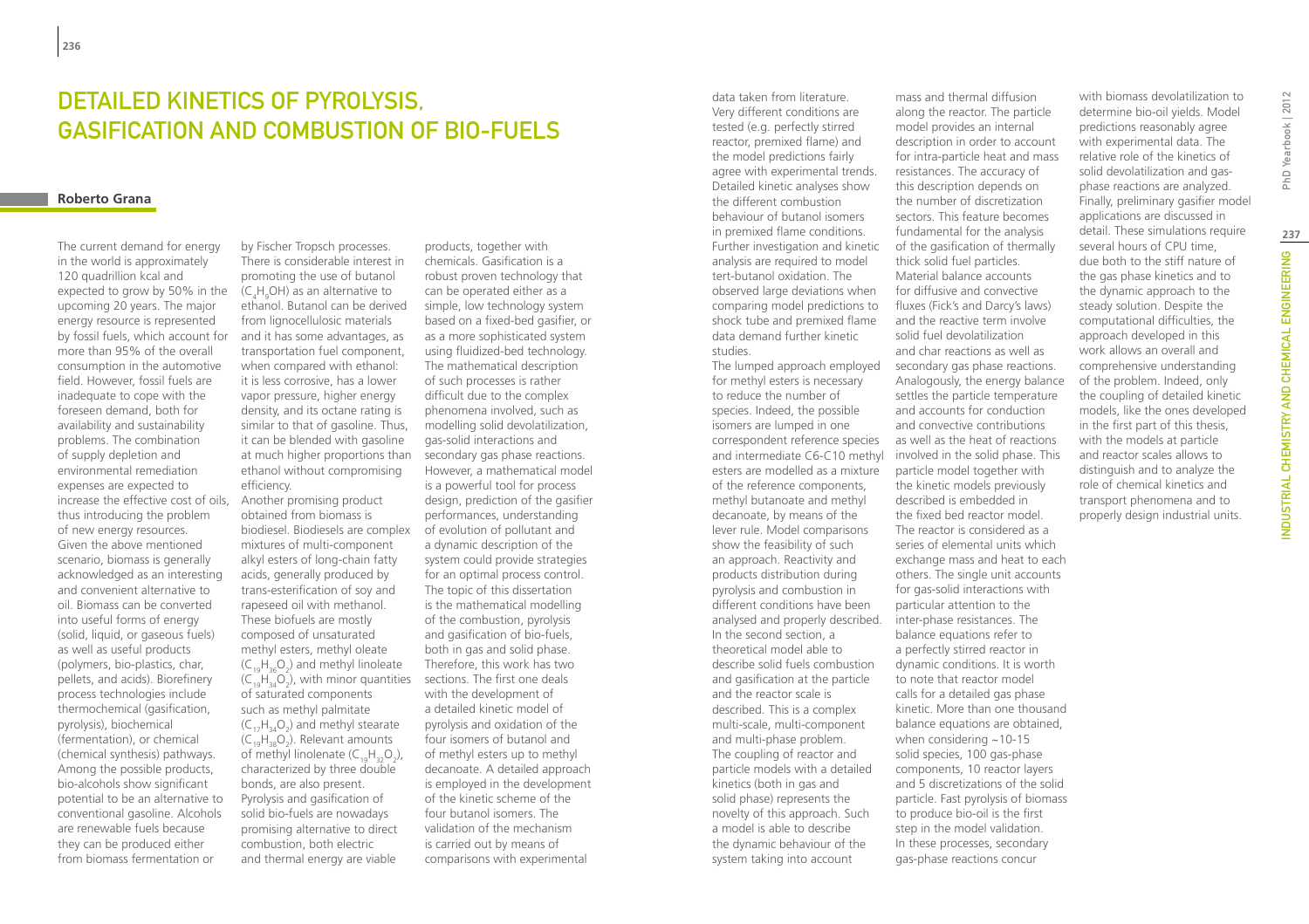# SYNTHESIS OF 18F-LABELLED COMPOUNDS AS TARGETS FOR APPLICATION IN PET RADIOCHEMISTRY

#### **Giovanni Pinna**

The work herein presented aimed at investigating several synthetic approaches for the introduction of 18F-fluorine into selected target these two gamma ray photons molecules and synthesising new 18F-containing compounds to be tested as radiotracers for positron emission tomography (PET). Positron emission tomography (PET) is a highly sensitive molecular imaging technique which allows the visualization and investigation of *in vivo* biological processes occurring at the molecular level or cellular level by detection of radiopharmaceuticals labelled with positron-emitting radionuclides. PET may be used for the early diagnosis, characterization and "real time monitoring" of disease as well as for the investigation of the efficacy of drugs. The radioactive compound (tracer) is commonly administered to the subject by intravenous injection of a sterile saline solution (the amount of administered tracer is typically 10-10 g). The radiosensitizer for PET is labelled with a radioactive isotope, which decays by emitting a positively charged particle, the positron  $(\beta^+)$ . The positron, after travelling a short distance in the body, collides with an electron in the surrounding matter, thus giving rise to an annihilation event, which produces two high energy (511 KeV) gamma (γ) ray photons that

travel out through the body at 180° with respect to each other. The simultaneous detection of by a PET scanner and the subsequent computer elaboration allow to calculate the spatial distribution of the radiotracer within the body's patient and the production of a 2D or 3D image of the area where the tracer is localized. Many millions of annihilation events are required for the construction of a PET image.

The radioisotopes for PET are produced by a cyclotron, where accelerated beams of protons or deuterons are generated and used to irradiate a target material (e.g.  $N_2$ , Ne,  $H_2^{\text{18}}O$ , etc), giving rise to the desired radioisotope through a nuclear reaction. The radioactive isotopes commonly used for the production of the PET probes are represented by short-lived radionuclides such as <sup>11</sup>C ( $t_{1/2}$  = 20.4 min), <sup>13</sup>N ( $t_{1/2}$  = 9.97 min),  $2.04 \text{ min}$ ,  $18\text{ F}$  (t<sub>y</sub> = 110 min).  $^{18}$ F is the most used PET radionuclide, because of its favourable physical properties, namely a high half-life  $(t_{1/2} =$  the period of time over which half of the radionuclide undergoes energy ( 0.64 MeV, which allows a better quality of PET images). 2-Nitroimidazole radiolabelled compounds are a specific class of PET tracers used for

the detection of hypoxia, a condition associated to a deficiency in oxygen supply. Hypoxia has been found in several types of solid tumors and has demonstrated to decrease the efficacy of both radio- and chemotherapy. Radiolabelled 2-nitroimidazole compounds are selectively accumulated within the tumor cells, when there is a lack of oxygen, therefore, they are essential for the early assessment of tumor hypoxia by means of PET and evaluation of the response of a tumor to the therapy.

disintegration) and a low positron This project involved the synthesis 8 F-Fluoroazomycinarabinofuranoside ([18F]FAZA) has demonstrated to be a suitable PET hypoxia marker, given its faster elimination from the body and low accumulation. Given the increasing importance and diffusion of [18F]FAZA as a PET hypoxia marker along with its high cost and low availability in PET centres, we aimed at achieving an efficient synthesis of the [18F]FAZA precursor and its subsequent labelling procedure, in order to have satisfactory radiochemical yields (RCYs) of the [18F]FAZA, to be finally used for pre-clinical and clinical PET hypoxia imaging experiments. of the precursor of [18F]FAZA bearing a suitable leaving group on its structure, and the subsequent radiosynthesis of [ 18F]FAZA, to be then tested on



**Scheme I. Synthesis of FAZA and PET image of a transgenic hypoxic mouse (PTP1B).**



**Scheme II. Synthesis of a new potential PET-hypoxia tracer.**





#### **Scheme III. a) Proposed mechanism for the Pummerer reactions resulting in the formation of** α**-hydroxy-** α**-chloro- and** α**-acetamido derivatives, starting from alkylated N-methyl ortho-carbamoyl benzyl sulfoxides and b) potential synthetic strategy for the introduction of fluorine-18 and production of new PET-tracers.**

hypoxic animal models, and later on human patients with cancer. The key step of this project was the radiolabelling procedure, which was performed under nucleophilic substitution conditions  $(S_2, 2)$  by using noncarrier added (NCA) <sup>18</sup>F-fluoride, produced by the nuclear reaction <sup>18</sup>O(*p*,*n*)<sup>18</sup>F from <sup>18</sup>O-enriched water ([<sup>18</sup>O]H<sub>2</sub>O), and the phase transfer reagent Kryptofix

222  $(K_{222})$ , which was crucial to improve the reactivity of <sup>18</sup>F-fluoride ion, in a polar aprotic

We achieved satisfactory radiochemical yields (RCYs) of [18F]FAZA and successfully accomplished a PET-hypoxia imaging experiment on hypoxic animal models (Scheme I). We have also developed a synthetic approach for the

production of a new potential hypoxia PET-tracer and investigated several fluorinating conditions (nucleophilic substitution,  $S_{N}$ 2) to introduce<br><sup>18</sup>F-fluorine atom into the precursor molecule (Scheme II). We have furthermore investigated the role of several alkylated *N*-methyl *ortho*carbamoyl benzyl sulfoxides as chiral auxiliaries for the synthesis of α-chloro-, α-hydroxy- and α-acetamido derivatives, obtained by "non-oxidative Pummerer" reactions. The treatment of the aforementioned sulfoxides with different Pummerer promoters such as oxalyl chloride (COCl)<sub>2</sub>, trifluoroacetic anhydride (TFAA) and trifluoromethansulfonic

anhydride (Tf<sub>2</sub>O), in the presence of *sym*-collidine (TMP) as the base, at different temperatures in DCM or MeCN, led us to suggest different reaction mechanisms by which the products took place. We assumed that this mechanisms could be exploited to synthesise new specific 18F-fluorinated products by using several 18F-fluoride sources (Scheme III).

PhD Yearbook | 2012

solvent.